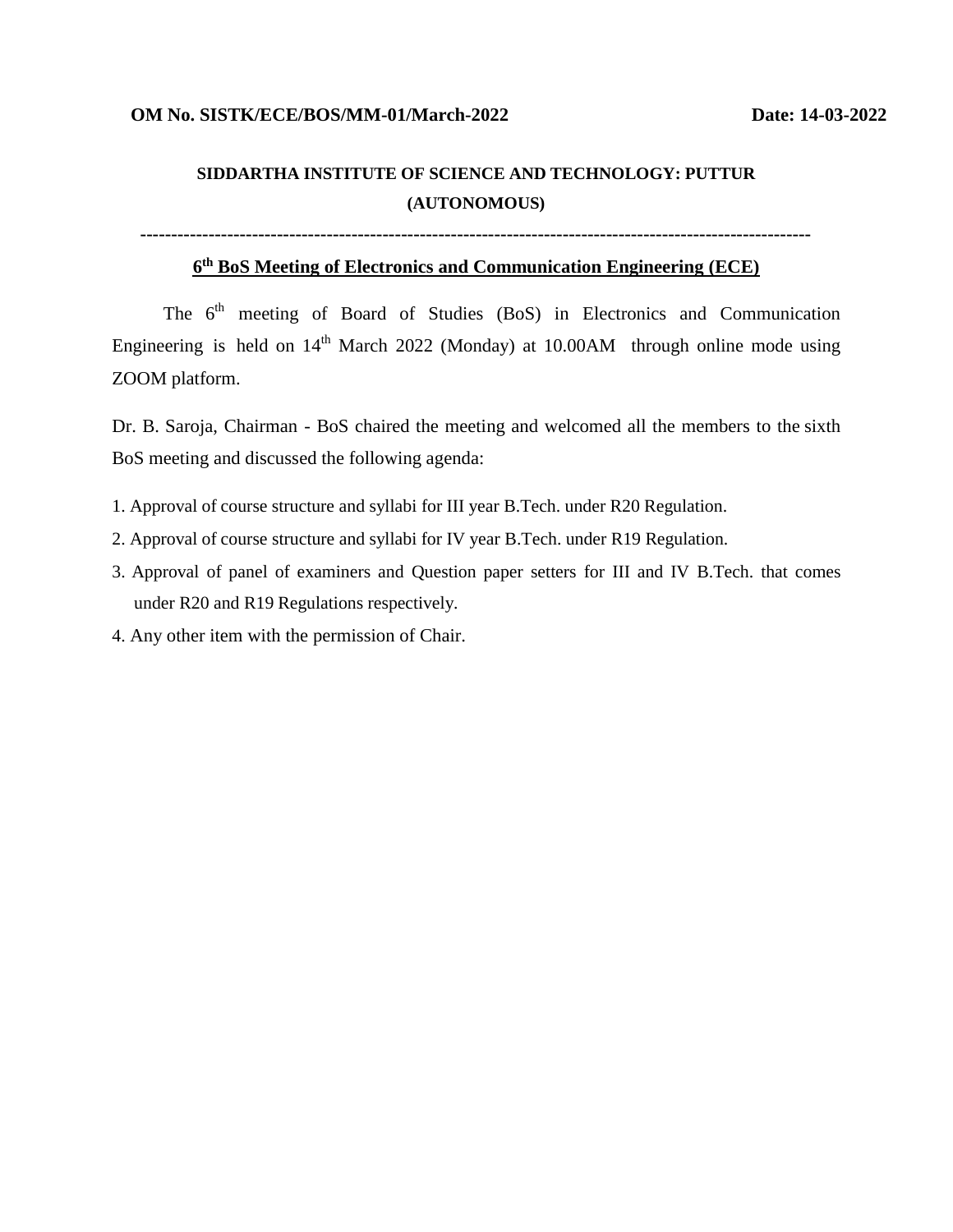After a brief introduction of the agenda items listed above, each agenda item were taken up for discussion and the following resolutions were passed.

#### **Minutes: Agenda: 1**

Approval of course structure and syllabi for III year B.Tech. under R20 Regulation in ECE w.e.f., 2022-2023.

#### **Resolution: 1**

After detailed discussion, the BOS resolved to approve the course structure and syllabi for III year B.Tech. under R20 Regulation (given in **Annexure –I & II respectively**) with following suggestions applicable for the A.Y.2022-2023.

- $\triangleright$  In the subject "Fiber Optic Communications" (20EC0433), Introduction, Fiber optic Modes & transmission characteristics of fiber optics clubbed into single unit based on the subject expert suggestions.
- In the subject "Fiber Optic Communications" (20EC0433), Optical Networks are included as a separate unit based on the subject expert suggestion.

### **Agenda: 2**

Approval of course structure and syllabi for IV year B.Tech. under R19 Regulation in ECE w.e.f., 2022-2023.

#### **Resolution: 2**

After detailed discussion, the BOS resolved to approve the course structure and syllabi for IV year B.Tech. under R19 Regulation (given in **Annexure –I & II respectively**) with following suggestions applicable for the A.Y.2022-2023.

- $\triangleright$  In the subject "Fiber Optic Communications" (19EC0440), Introduction, Fiber optic Modes & transmission characteristics of fiber optics clubbed into single unit based on the subject expert suggestions.
- In the subject "Fiber Optic Communications" (19EC0440), Optical Networks are included as a separate unit based on the subject expert suggestion.
- $\triangleright$  In the subject "Digital Image Processing" (19EC0437), Walsh transform & DWT are included based on the subject expert suggestion.
- $\triangleright$  The total number of credits is changed from "158" to "160" by adjusting the credit of Project Phase – II (19EC0432).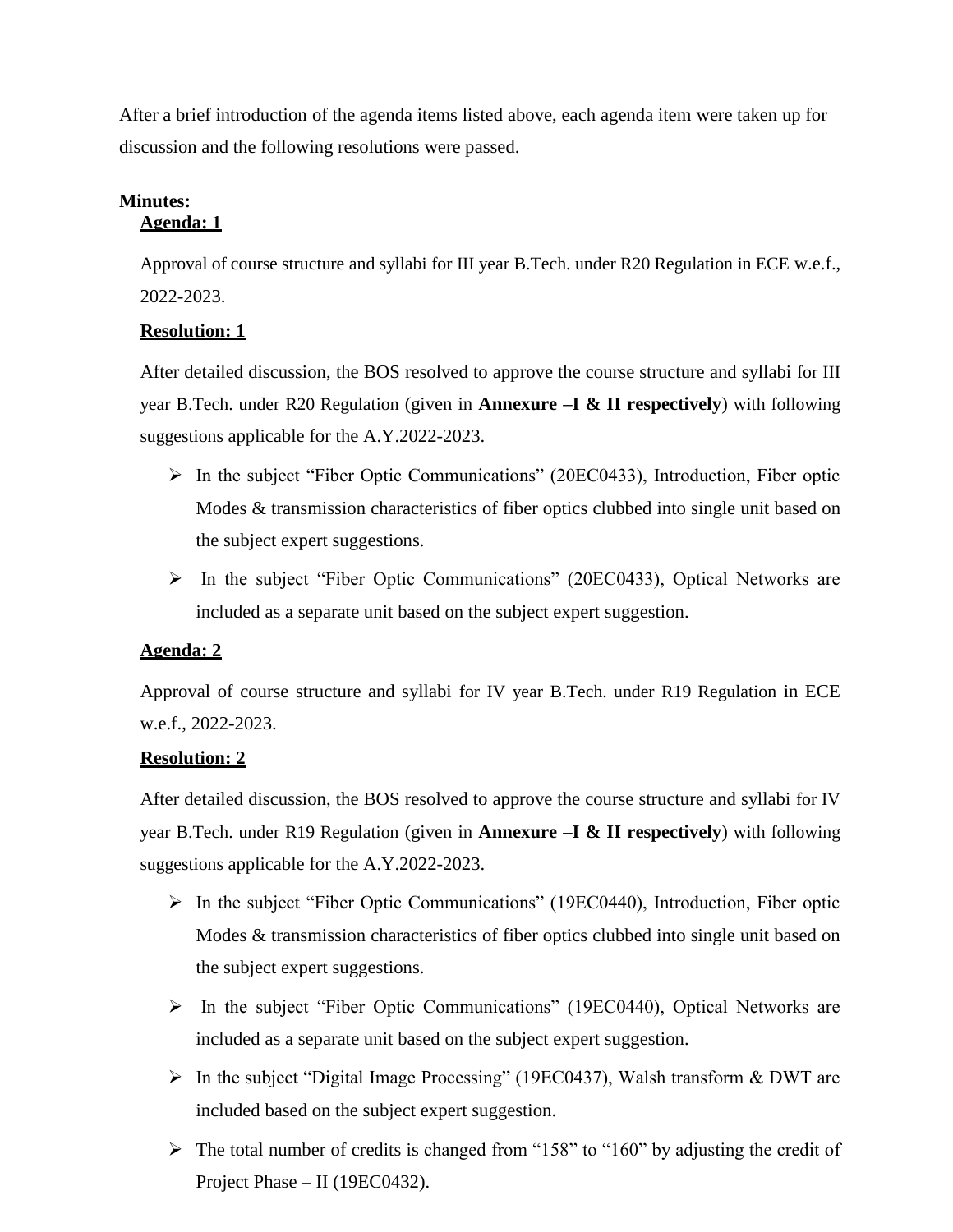#### **Agenda: 3**

Approval of Panel of examiners and Question paper setters for various regulations under UG. **Resolution:3**

Approved the panel of examiners prepared for valuation and panel of question paper setters (given in **Annexure–IV and V** respectively) to be submitted to the college Academic council for approval.

#### **Agenda: 4**

Any other item with the permission of Chair

#### **Resolution: 4**

As per the suggestion of BoS members, reference books are added for few subjects and they suggested to focus on E-Content development (for the benefit of student community) and to conduct at least 1 guest lecture for each course in every semester.

The above items were discussed, debated and the necessary approval was accorded by the BOS. The meeting was concluded with vote of thanks proposed by the Chairman-BOS.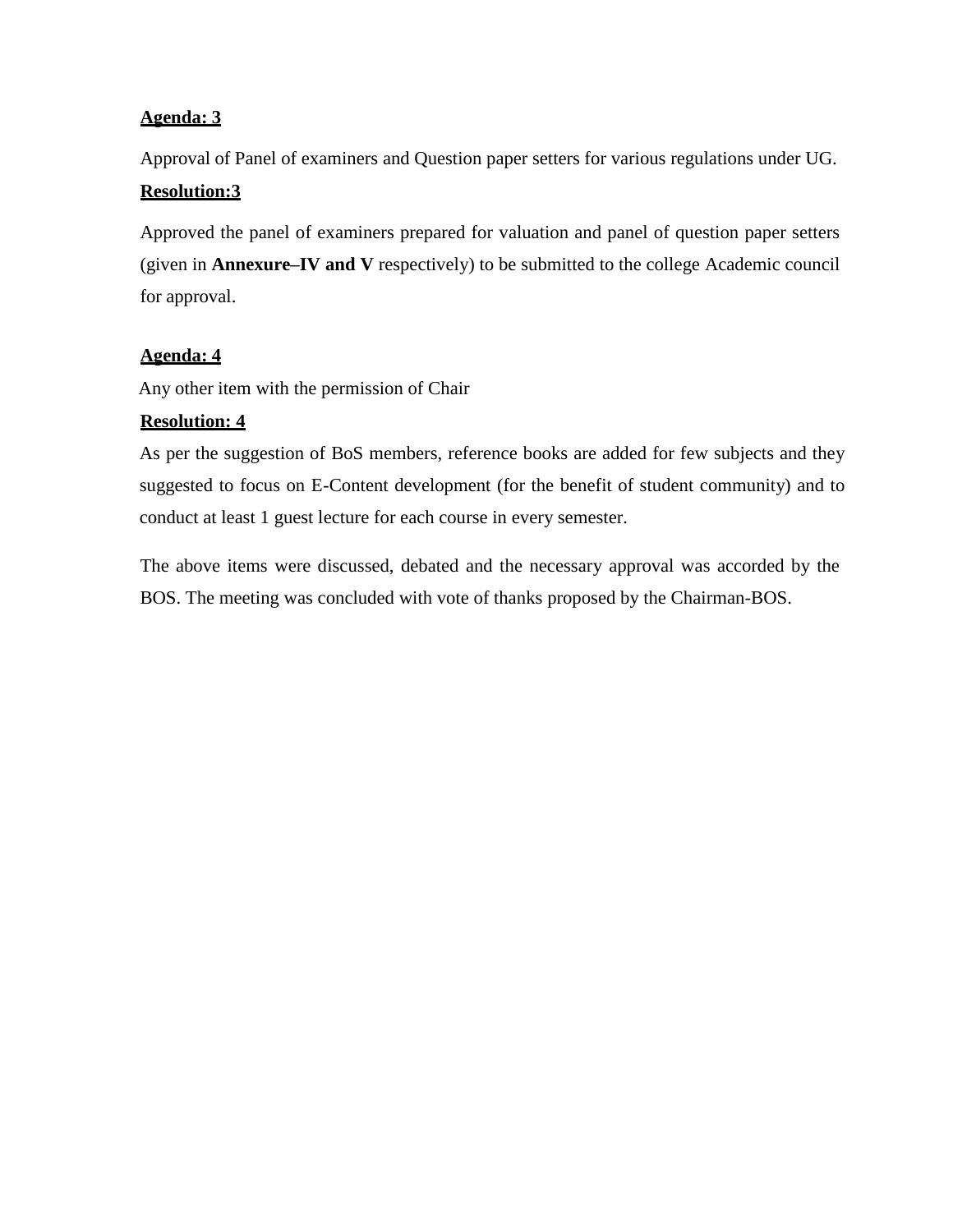# Siddartha Institute of Science and Technology: Puttur<br>Department of ECE<br><u>6<sup>th</sup> Board of Studies Meeting</u> 14/

14/03/2022

| S.<br>No. | <b>Member Name</b>        | <b>Designation / Organization</b>                                                                                                               | Role of<br><b>BOS</b> | <b>Signature</b>    |
|-----------|---------------------------|-------------------------------------------------------------------------------------------------------------------------------------------------|-----------------------|---------------------|
| 1.        | Dr. B. Saroja             | Professor & HOD                                                                                                                                 | Chairman              | بە                  |
| 2.        | Dr. P. Chandrasekar       | Professor (Network                                                                                                                              | Member                |                     |
| 3.        | Dr. Basavaraj G Kudamble  | Professor<br>(Embedded Systems)                                                                                                                 | Member                |                     |
| 4.        | Dr. K. Gunasekaran        | Professor<br>(VLSI & Signal Processing)                                                                                                         | Member                |                     |
| 5.        | Dr. S. M. Sharma          | Professor<br>(VLSI)                                                                                                                             | Member                |                     |
| 6.        | Mr. D. Jayanayudu         | <b>Associate Professor</b><br>(Wireless Communication)                                                                                          | Member                |                     |
| 7.        | Mr. L. Sivaprasad         | <b>Associate Professor</b><br>(Digital System & Computer<br>Electronics)                                                                        | Member                | 1. Sur              |
| 8.        | Dr. G. Umamaheswara Reddy | Professor<br>SV University, Tirupati.<br>Email: umaskit@gmail.com<br>Ph: +91-7013224147                                                         | Member                | ATTENDED<br>ONLING  |
| 9.        | Dr. S. Swarnalatha        | Professor, Department of ECE,<br>Sri Venkateswara University,<br>Tirupati.<br>Email:<br>swarnasvu09@gmail.com<br>Ph: +91-9490981637             | Member                | ATTENO ENDED        |
| 10.       | Dr. G. Nagarajan          | Professor,<br>Department of ECE,<br>Pondicherry Engineering<br>College, Pondicherry<br>University, Puducherry-14<br>Email: nagarajanpec@pec.edu | Member                | ATTENDED<br>ONLINE  |
| 11.       | Mr. Kiran Dhananjayan     | Program Manager, TCS.<br>Ph: +91-9632047331<br>Email:<br>kiran.dhananjayan@tcs.com                                                              | Member                | <b>ABSENT</b>       |
| 12.       | Ms. Harshitha Jangamsetty | Engineer, L & T Technology<br>Services,<br>Email:<br>harshijangamsetty@gmail.com<br>Ph: 9652947079                                              | Member                | ATTENDED<br>ON LIVE |